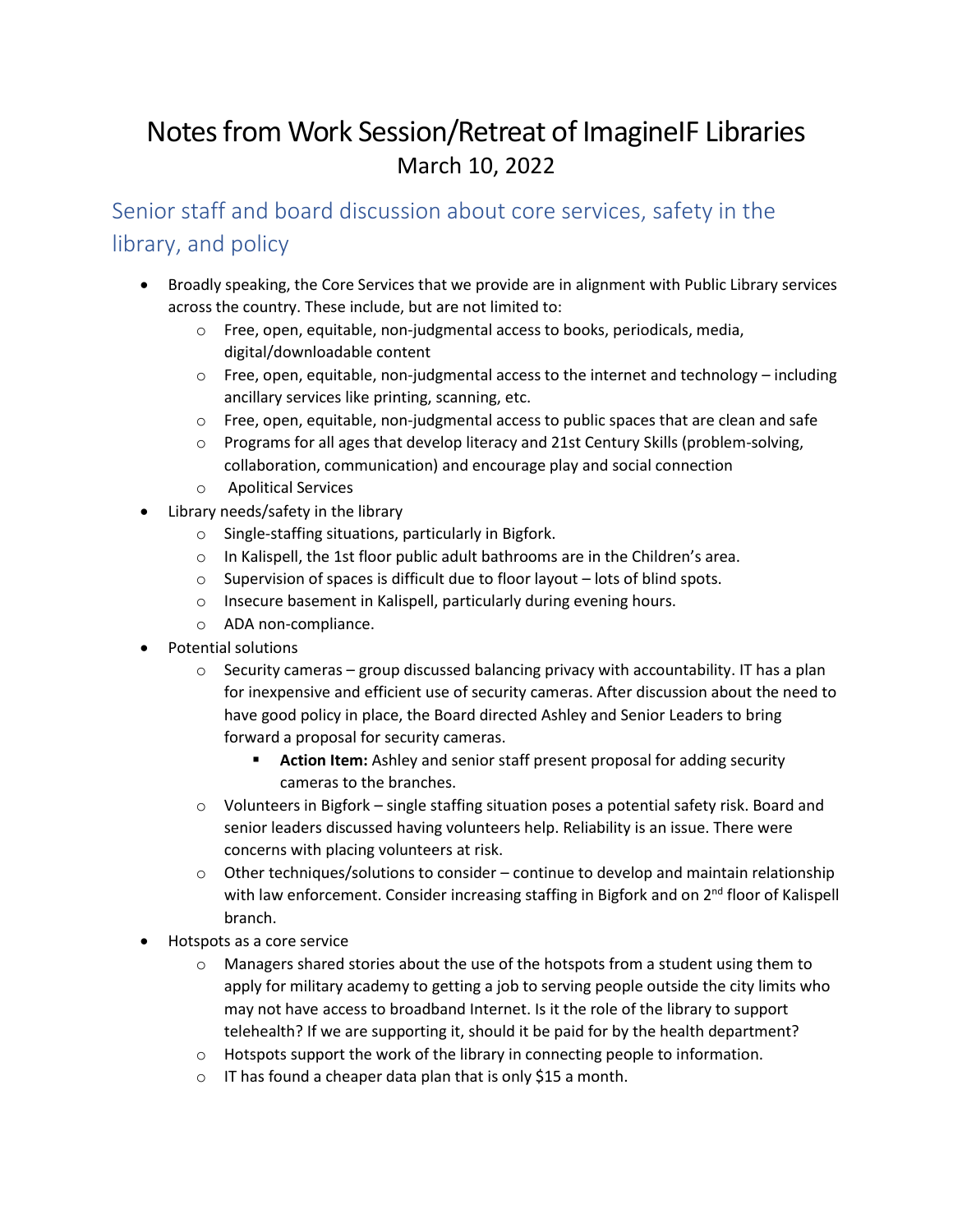- $\circ$  Group discussed the cost of the service and the limitations of the library budget. There were questions about the Internet line item in the budget.
	- **Action Item:** Ashley will pursue grants to pay for the hotspots if cost is an issue.
	- **Action Item:** Sam and Teri will explain what is in the Internet line item.
- Digital library services
	- $\circ$  Discussion about how these services help those who cannot get to the library. Staff receive feedback from the community and use that information to decide what to offer. These services are a different way to access library services.
- Library budget review group discussed the library budget. The Board had questions about line items within the budget.
	- o **Action Item:** Teri and Ashley will complete an account analysis, so the Board knows what is in each line item.

### Fair Treatment, Collection, and Internet Use Policy

- Discussion about removal of ALA references.
	- $\circ$  The library is not currently a member of ALA. The Board is fine with individual library staff being members. Board members expressed a desire for dues to be covered by nongeneral funds.
	- $\circ$  For some of the group ALA is seen as political and as taking a stance. Board members gave examples of where they see the association taking stances.
	- o Group did not come to consensus on the removal of ALA.
- Group discussed content within library bill of rights
	- $\circ$  Challenges of labeling material it might exclude access. It could discriminate. It tends to be subjective, and it takes a lot of staff time. Group seemed to come to consensus that labeling materials was not a solution.
	- $\circ$  Censorship what is the definition? Is it denying freedom of information and preventing people from fulfilling their learning? Or is it when you prevent people from fulfilling their information and learning needs?
	- $\circ$  Selection process and censorship there is a perception that the selection process is censoring certain items, and that has led to distrust. What is appropriate? What does that mean to each board member? What is the best way to spend taxpayer dollars? There seems to be a disconnect between policy and procedure. As group discussed the issues, the policy doesn't seem to be the issue. It's the procedure.
	- $\circ$  Collection and book reconsiderations the board plays a role in communicating missing areas. The staff is charged with operations and collection management. The staff's decisions impact the board – especially if an item is challenged.
		- Is there an issue with using the pre-lists? It is a potential area of concern.
		- **E** Action Item: Sean will share his process and the procedure with the Board. He will explore changing the pre-list to have a wide political spectrum.
		- **EXEDENT IT Action Item:** State Library will ask Lt. Governor if she has recommendations for an attorney who can talk about what is protected material, what is censorship, and what are the rights of a library in book reconsiderations?
- Minors use of the library